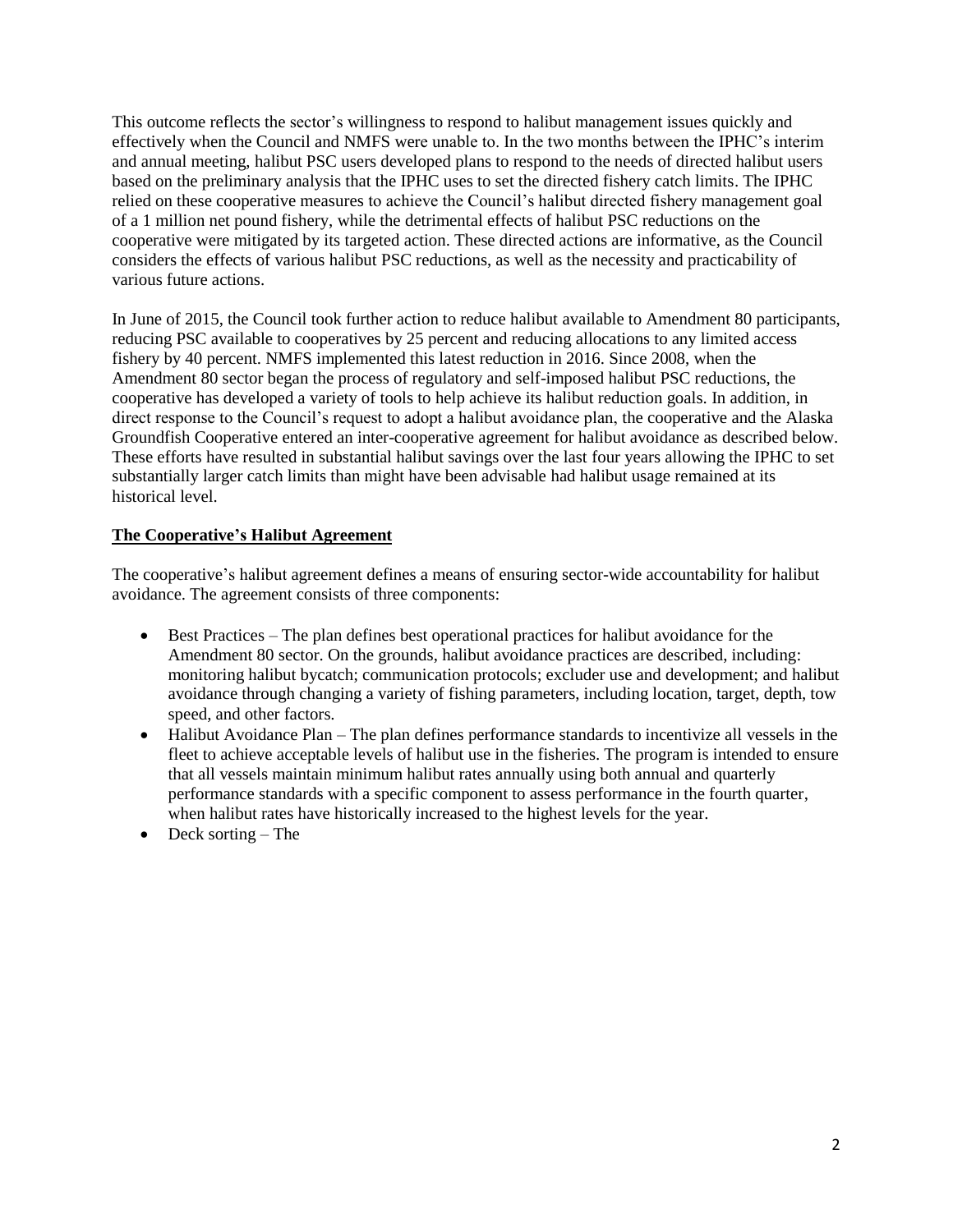alter fishing location and time to achieve high yield for target species and low halibut bycatch rates. Small test tows are used to assess catch conditions for bycatch and target species when moving to a new area.

Principal to these halibut avoidance measures was active communication among captains on the grounds. The effectiveness of the various halibut avoidance measures changes with fishery conditions. On the grounds communications keep captains well-informed on successful PSC avoidance strategies allowing them to cope with continuously changing fishing conditions and effectiveness of the various halibut avoidance tools. The sector supplements these on the grounds communications with weekly meetings of company representatives and vessels captains, as needed. At the meetings, a review of weekly halibut performance reports leads into a discussion of the conditions on the grounds and the effectiveness of halibut avoidance measures (including discussions of halibut mortality rates, target species, excluder effectiveness, halibut movement, fishing depths, and bottom temperatures in the areas being fished by sector members.

The cooperative, along with member company managers, monitors individual vessel halibut performance through Seastate. Monitoring is conducted through regular checks on cooperative, as well as company and vessel, performance.

All sector members have experimented with a variety of excluders designs. Choice of excluder typically depends on the specific vessel's operating characteristics and conditions in the fishery (such as size of target catch and size of halibut encountered). Vessels often modify existing designs to improve effectiveness, increasing the exclusion of halibut and decreasing loss of target catch.

## **Halibut Avoidance Plan**

To further the incentive for halibut avoidance in the sector, its members developed and agreed to performance standards that define maximum halibut rates (kilograms of halibut mortality per metric ton of groundfish) in target fisheries that are prone to halibut bycatch. The plan is intended to ensure that no vessels are outliers with unacceptably high halibut bycatch rates using both annual and quarterly performance standards. The plan also establishes a maximum halibut rate standard for the fourth quarter when halibut rates typical rise to their highest levels. Vessels that fail to stay below the rate standards are penalized, with penalties increasing with both the vessel's halibut rate and groundfish harvest. This section provides a brief description of the plan, as well as the performance of the sector's vessels under the plan in its first four years.

#### Description of the plan

The sector's halibut avoidance plan is comprised of three tests. Two of the tests provide incentives for maintaining acceptable halibut avoidance on an annual basis. The third test provides incentives for maintaining halibut avoidance techniques into the fourth quarter, when halibut rates historically have risen.

- Annual Outlier Test Tier 1: Individual vessels are required to meet annual halibut rate standards for three species/species group target fisheries – yellowfin sole, rock sole, and flathead sole/arrowtooth flounder. The annual standards become more stringent over time to incorporate learning and increased ability of vessels to achieve halibut avoidance goals. Vessels that fail to meet the applicable rate standard are subject to monetary penalties.
- Fourth Quarter Test: To curtail the potential for halibut rates to increase in the fourth quarter, all vessels are subject to a fourth quarter rate standard. Vessels that fail to meet the rate standard are subject to monetary penalties.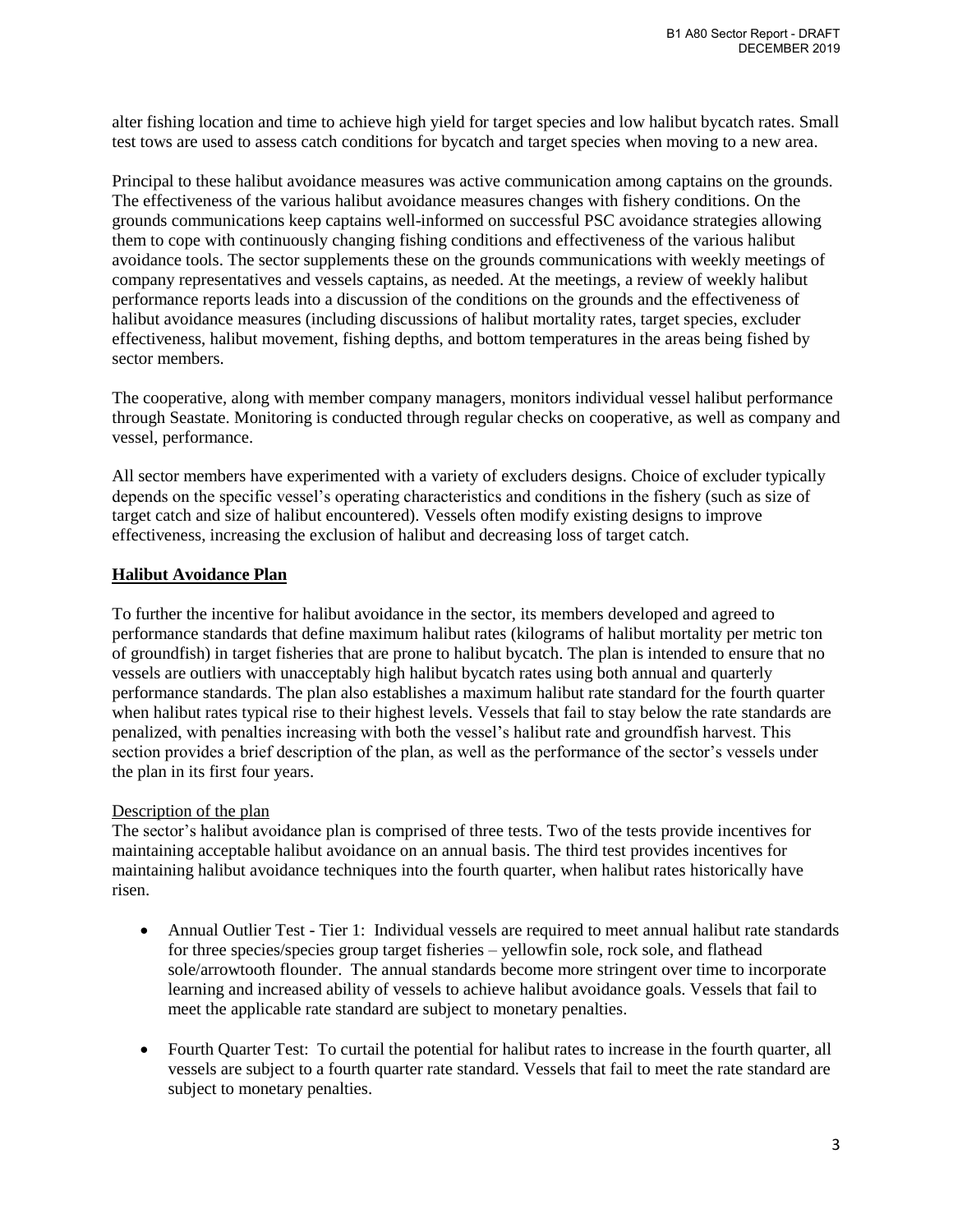• Quarterly Outlier Test - Tier 2: Any vessel that does not meet the Tier 1 annual standard in a target fishery will be subject to quarterly monitoring the following year, in addition to the annual monitoring and fourth quarter monitoring that apply to all vessels. Vessels that fail to meet the applicable Tier 2 standard in any quarter would be subject to halibut forfeitures.

## Annual Outlier Test - Tier 1

The Annual Outlier Test (Tier 1) requires each vessel to meet halibut rate standards annually in three different target fisheries. The outlier test is similar to the Vessel Incentive Program (VIP), which was abandoned by the Council due, in part, to NMFS enforceability concerns. The inter-cooperative agreement provides a structure for internally implementing and enforcing these standards without regulation.

The yellowfin sole, rock sole, flathead sole, and arrowtooth flounder targets accounted for over 8o percent of the halibut mortality of the sector in every year since 2008; therefore, these target fisheries provide the greatest opportunity for halibut mortality savings. Maintaining halibut mortality rates in these targets at low, yet practicable, levels allows the fleet to minimize halibut use to the extent practicable.

The plan sets rate standards in three different target fisheries based on historical performance. Yellowfin sole and rock sole are each monitored independently because these fisheries occur in different areas at different times of year. Arrowtooth flounder and flathead sole occur in similar fishing locations, times, and conditions and are therefore aggregated as a target under the plan.

Under the program, rates are based on the 2012-2014 average halibut rates for each of the targets. These years represent the most recent three-year average leading up to adoption of this program, and are most representative of conditions at the time of the adoption of the program. Similar to the VIP, the average halibut rate for each target species is multiplied by a "multiplier" to establish the standard recognizing that a portion of the fleet exceeds the average by definition. The VIP multiplier of 2.0 was used as the starting point for yellowfin sole and rock sole targets in 2016. To bring outlier vessels closer to the fleet average, the multiplier in these target fisheries was reduced to 1.75 in 2017 and 1.5 in 2018. The arrowtooth flounder/flathead sole combined target is subject to a 1.8 multiplier in 2016, which was reduced to 1.65 in 2017, and 1.5 in 2018 and thereafter. The more stringent starting point for these targets recognizes the need to achieve reductions more quickly in these fisheries, which have historically experienced higher halibut mortality rates. Lowering limits in the second and third years of the program is intended to provide time for outlier vessels to adjust their bycatch avoidance practices to these more restrictive standards. The rate reductions will have the effect of making scaled mortality reductions on outlier vessels, as well as reducing halibut mortality overall in these fisheries.

The cooperative reviewed the different target fishery standards prior to the 2019 season. That review revealed that some vessels continued to be challenged by those thresholds, include one vessel that failed to meet one of the annual thresholds. This review suggested that the thresholds would continue to achieve the incentives for minimizing halibut bycatch that were sought when developing the program.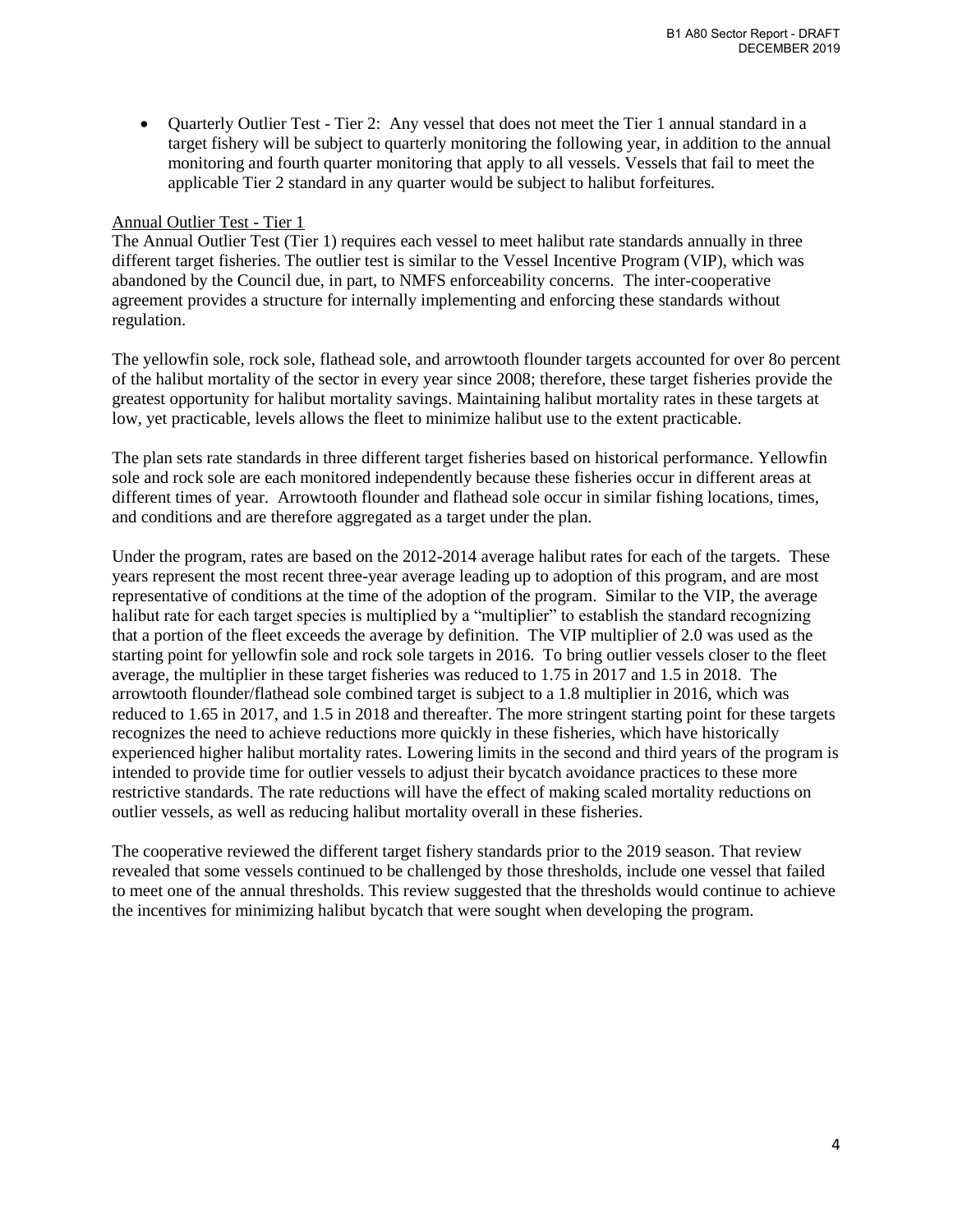| Species                               | 2012-2014<br>Base Rate<br>(kg/mt)                   | Year | Multiplier | Rate<br>Standard (kg/mt) |
|---------------------------------------|-----------------------------------------------------|------|------------|--------------------------|
|                                       |                                                     | 2016 | 2          | 11.7                     |
| Yellowfin sole                        | 5.8                                                 | 2017 | 1.75       | 10.2                     |
|                                       |                                                     | 2018 | 1.5        | 8.7                      |
| Rock sole                             | 2016<br>7.2<br>2017<br>2018<br>2016<br>11.7<br>2017 |      | 2          | 14.3                     |
|                                       |                                                     | 1.75 | 12.6       |                          |
|                                       |                                                     |      | 1.5        | 10.8                     |
| Flathead sole/<br>Arrowtooth flounder |                                                     |      | 1.8        | 21                       |
|                                       |                                                     |      | 1.65       | 19.2                     |
|                                       |                                                     | 2018 | 1.5        | 17.5                     |
|                                       |                                                     |      |            |                          |

#### **Rate standards based on the fleet mean 2012-2014 rate with a decreasing multiplier.**

The test is applied by comparing a vessel's halibut rate in a target fishery to the applicable annual standard at the end of the year. A vessel's rate will be based on its target catches in Amendment 80 and CDQ fisheries combined. Including CDQ catch will prevent vessels from attributing catch to one management program or the other based on the potential for a violation under the program. Vessels that exceed the applicable rate standard will be subject to a monetary penalty as described below.

To avoid the potential for discouraging a vessel with unacceptably high halibut rates from exiting a fishery, vessels that have minimal groundfish catch in a target will be excluded from the program. Thresholds for the targets are 1,000 mt in yellowfin sole, 1,000 in rock sole, and 500 mt in arrowtooth/flathead. These catch thresholds should be adequate to ensure that a vessel has an incentive to leave a fishery prior to using substantial mortality, if it cannot achieve acceptable bycatch rates.

Vessels that do not pass the annual outlier test for a given target species will be subject to a monetary penalty. Fines are on a target basis, so a vessel will be subject to a penalty in each target in which it fails to meet the applicable standard. Fines for each target range from a minimum of \$50,000 to a maximum of \$100,000 based on the vessel's halibut rate and the amount of groundfish harvested. Having the penalty increase with groundfish harvests creates a disincentive for continuing harvests at the unacceptably high rate. Vessels that do not meet the annual standard will also be subject to additional scrutiny in the following year by being subject to quarterly monitoring.

## Fourth Quarter Test

Among the concerns addressed by this plan is the historical rise halibut rates in the fourth quarter. The rise is likely attributable to several factors, including dispersion of target fish on the grounds, halibut abundance and distribution, and incentives for halibut avoidance. Under the fourth quarter monitoring plan, vessels must maintain halibut rates at or below a threshold level in the three flatfish targets included in the program. Although the large majority of groundfish catch and halibut bycatch in the fourth quarter is from the yellowfin sole target, full accountability for halibut bycatch is better achieved by a more comprehensive program that also includes the rock sole and arrowtooth flounder/flathead sole targets.

The rate standard is set at the fourth quarter 2012-2014 fleet average halibut rate in the aggregated flatfish targets. Recognizing that halibut rates have historically been highest in the fourth quarter, no multiplier is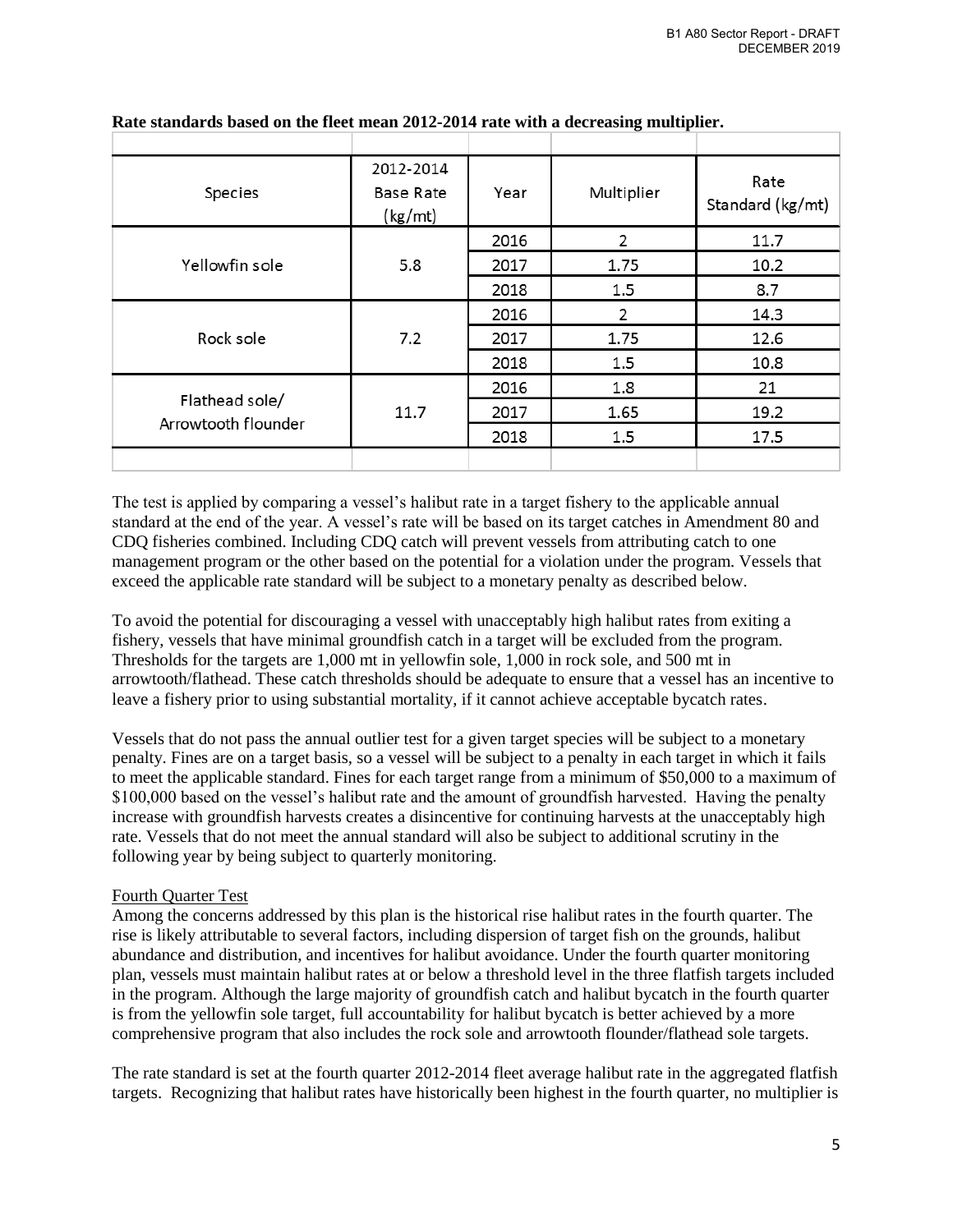applied to the historical rate. This results in a rate standard of 12.1 kilograms of halibut per metric ton of groundfish harvest. By simply requiring all vessels to stay below the historical fleet average, the fleet's overall rate will be reduced from historical levels. Vessels that are above the test rate are considered outliers and are subject to a monetary penalty. Like the annual test, the fourth quarter test provides a vessel just beginning to fish in the fourth quarter that immediately realizes poor halibut rates with an opportunity to leave the fishery by exempting any vessel from the penalties that has minimal catch (defined as less than 750 mt). The program also recognizes that a vessel's quarterly halibut catch, in and of itself, could reach an unacceptable level, regardless of the amount of target catch of the vessel. To prevent a vessel from taking an excessive amount of halibut a 20 mt threshold will be applied, after which the penalty system will apply to the vessel, regardless of whether the 750 mt threshold is reached. This threshold creates an incentive for a vessel with unacceptably high halibut mortality to discontinuing fishing, regardless of how quickly it approaches the 750 mt catch threshold.

Vessels that do not meet the fourth quarter rate standard in the aggregated flatfish targets will be subject fines. Fines range from a minimum of \$25,000 to a maximum of \$50,000, and are in addition to any annual fine assessed. Fines increase with both the halibut rate of the vessel and the amount of groundfish catch by the vessel. Increasing penalties with groundfish catch creates an incentive for a vessel to stop fishing, if it is unable to improve its rates.

The cooperative's review of the standards at the end of the 2018 season also suggested that the fourth quarter standard (12.1 kg halibut/mt of groundfish) would continue to create the desired incentive for halibut mortality minimization, if continued into the 2019 season.

### Quarterly Outlier Test - Tier 2

The quarterly outlier test provides additional scrutiny of vessels that fail to meet an annual halibut rate standard. The additional scrutiny is intended to increase the incentive for non-performing vessels to meet acceptable rate standards in the subsequent year. A vessel is additionally subject to the quarterly monitoring test for any targets for which it failed the annual rate test the preceding year. All vessels (including those subject to quarterly monitoring) will be subject to both the annual monitoring and the fourth quarter monitoring.

The quarterly rate standard for the first three quarters will be the same as the annual rate standard applicable in that calendar year. For example, a vessel that is subject to quarterly monitoring in a target would be subject to quarterly monitoring in the target at the annual rate standard for that target for the first three quarters of the year. In the fourth quarter, vessels subject to quarterly monitoring will be required to meet the fourth quarter test rate that applies to all flatfish targets. Vessels under quarterly monitoring are subject to two penalties for failing to meet the fourth quarter rate, a halibut penalty under the quarterly plan (as described below) and a monetary penalty under the fourth quarter monitoring plan (as described above).

As with the other tests under the program, the quarterly rate standards are not applied to vessels that have not reached a threshold catch amount. For the first three quarters the catch threshold would be the same as the annual catch threshold in the applicable target fishery (i.e., 1,000 metric tons in the yellowfin sole and rock sole target fisheries and 500 metric tons in the arrowtooth flounder/flathead sole target fishery). In the fourth quarter, the threshold catch amount is 750 metric tons, which is the same threshold used in the fourth quarter test.

As in the fourth quarter test, the quarterly test recognizes that a vessel's quarterly halibut catch, in and of itself, could reach an unacceptable level, regardless of the amount of target catch of the vessel. To prevent a vessel from taking an excessive amount of halibut, a 20 metric ton threshold will be applied in each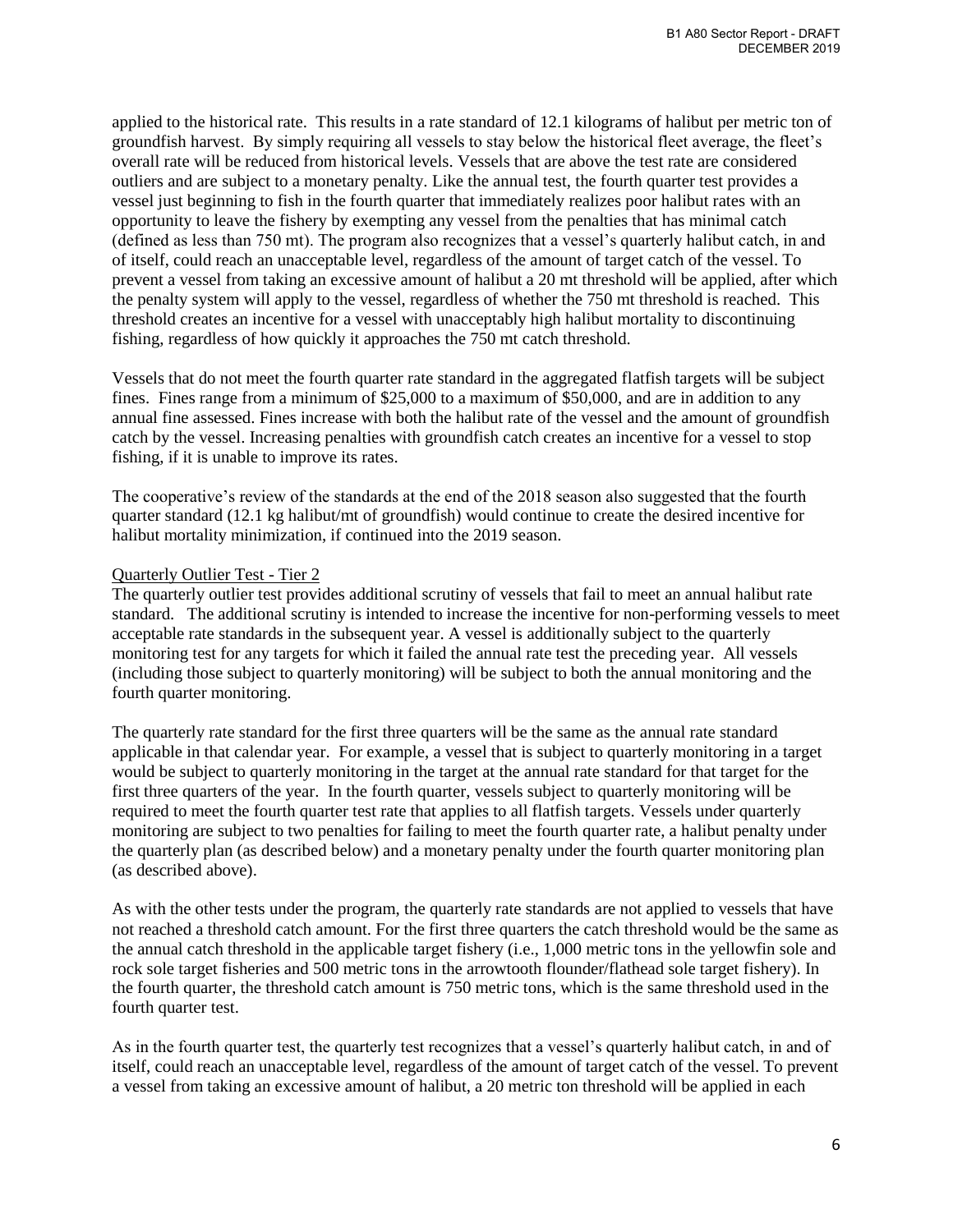quarter. If that threshold is exceeded the penalty system will apply to the vessel, regardless of whether the applicable catch threshold is reached.

A vessel that fails to meet the quarterly rate standard will be subject to a halibut penalty equal to the additional halibut that the vessel used as a result of exceeding the target rate. This amount is calculated as the difference between the vessel's actual halibut use and the use that the vessel would have achieved had it met the applicable rate standard. In other words, the vessel's halibut use in the quarter minus the vessel's groundfish catch in that quarter times the applicable rate standard.

#### Retrospective analysis of the halibut avoidance plan

In developing the program, the sector undertook a retrospective analysis of the potential effect of the program to assess its potential effect. This analysis applied the various standards to prior years' fishing to ensure that behavior modification would be driven by the plan.

### Effects of the annual outlier test

The table below shows the fines that would have been applied under the annual standard had the program been in place from 2008 to 2015 (through December 1, 2015). Fines in the fisheries follow no particular pattern when compared to overall fleet performance. In a few cases, more fines are imposed in years of relatively high mortality rates; however, in some years of low mortality rates, both the number of vessels subject to fines and the amount of fines are large. Such a result suggests that the test will be useful for deterring outlier vessels, rather than just fining vessels when halibut mortality rates are relatively high overall. The table shows that fines would have which averaged over \$430,000 annually under the rate standards applied in 2017. The highest fines in a given year would have exceeded \$600,000.

# **Projected annual fines by target under the annual outlier test applying the 2017 standards (2008- 2015).**

|                                                                                    | Year    | Number of | Number of     | Fine amounts |
|------------------------------------------------------------------------------------|---------|-----------|---------------|--------------|
| Target                                                                             |         | vessels   | vessels fined | (\$)         |
| Yellowfin sole                                                                     | Average | 19        | 3             | 176,875      |
|                                                                                    | Maximum | 21        | 4             | 320,000      |
| Rocksole                                                                           | Average | 19        | 2             | 165,000      |
|                                                                                    | Maximum | 21        | 5             | 370,000      |
| Arrowtooth flounder                                                                | Average | 17        | 1             | 88,125       |
| /flathead sole                                                                     | Maximum | 18        | 5             | 395,000      |
| Total                                                                              | Average | 55        | 6             | 430,000      |
|                                                                                    | Maximum | 59        | 9             | 610,000      |
| Note: total vessel counts includes double counting of vessels in multiple targets. |         |           |               |              |

#### Effects of the fourth quarter test

The table below shows a retrospective analysis of the fourth quarter test from 2008 through 2015. The test shows that fines would have averaged almost \$150,000 annually, with 5 vessels failing to meet the rate standard on average. At most 10 vessels would have been fined for exceeding the standard and over \$320,000 would have been paid by substandard vessels in one year.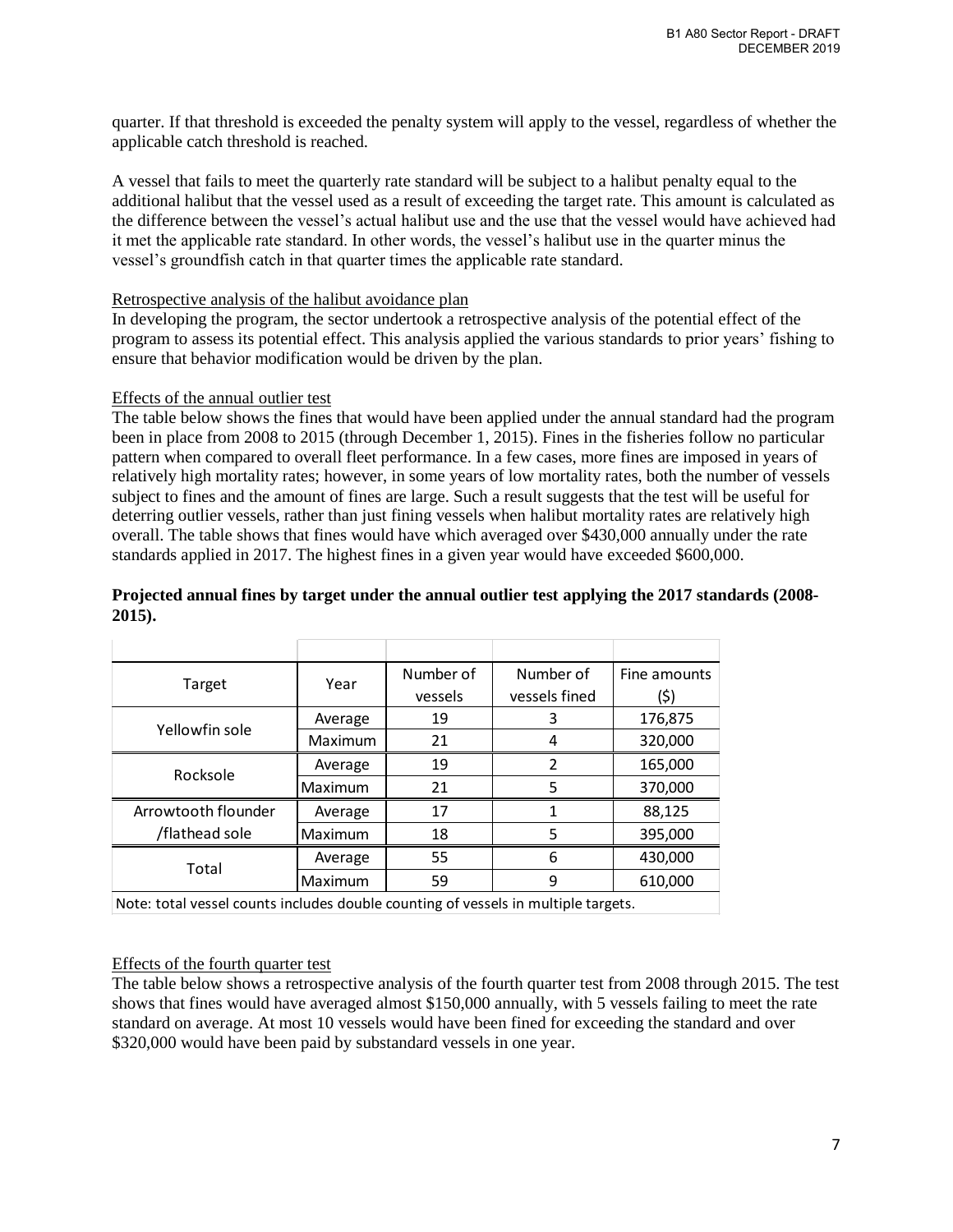|         | Number<br>of vessels | Number<br>of fined<br>vessels | Fine amounts<br>(\$) |
|---------|----------------------|-------------------------------|----------------------|
| average | 15                   |                               | 142,500              |
| maximum | 18                   | 10                            | 320,000              |

# **Projected annual fines under the fourth quarter test (2008-2015).**

### Performance in the 2019 season

In considering fleet performance, it is important to keep in mind that the objective of the avoidance plan is not to collect fines, but to change incentives in a manner that induces all vessels to meet the rate standards. In other words, success should be measured not in the amount of money paid in fines, but rather by the absence of fines. The retrospective analysis provides a reasonable baseline for assessing performance. Fewer fines than those suggested by the retrospective analysis suggest that changes in halibut mortality rates intended to arise from the program have occurred.

Prior to 2018, all vessels achieved mortality rates low enough to avoid penalty. In the 2018 season, one vessel fished at halibut rates that led to a penalty under the annual standard in one target fishery, the rock sole fishery. That vessel was penalized at the lowest level, \$50,000, as a result of its low amount of groundfish catch in the target and its bycatch rate exceeding the standard by a relatively small amount. The vessel's rate would not have incurred a penalty under the 2017 standard of 12.6 kg halibut per mt of groundfish. In 2019, all vessels achieved mortality rates low enough to avoid penalties. Despite this success, several vessels were challenged to meet the standard, periodically having catch mortality rates in excess of the standard.

Annual participation in the yellowfin sole and rock sole targets was similar to participation levels in the historical period, with 20 vessels participating in both of those fisheries. All vessels met the minimum groundfish catch threshold in the yellowfin fishery and fourteen vessels met the minimum groundfish catch threshold in the rocksole fishery needed for the standard to apply. Only 16 vessels participated in the arrowtooth flounder and flathead sole target fisheries, down from an average of 17 vessels in the historical period, with 11 vessels reaching the minimum groundfish thresholds. All vessels that reached the minimum groundfish threshold in the arrowtooth/flathead target achieved halibut rates below the applicable 2019 rate standard.

The single vessel that failed to meet the rock sole annual standard in 2018 is the only vessel subject to quarterly monitoring to date. That vessel met the requirements of the quarterly test each quarter of 2019, thereby was subject to no penalty under quarterly monitoring.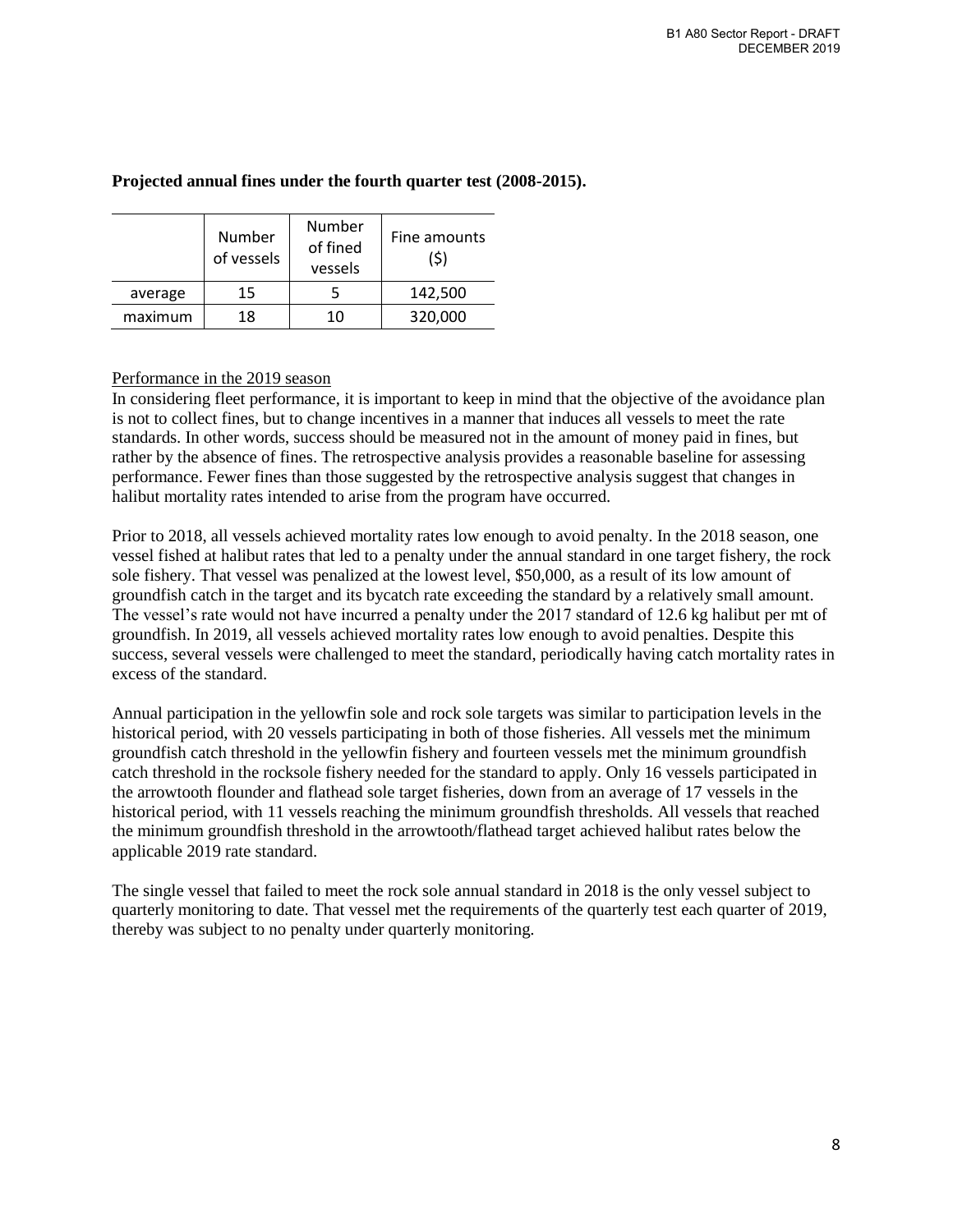|                     |             | Number of vessels |                  |
|---------------------|-------------|-------------------|------------------|
|                     |             | meeting the       | Number of those  |
|                     | Number of   | minimum           | vessels meeting  |
|                     | vessels in  | groundfish        | the halibut rate |
| Target              | the fishery | threshold         | standard         |
| Yellowfin sole      | 20          | 20                | 20               |
| Rock sole           | 20          | 14                | 14               |
| Arrowtooth and      |             |                   |                  |
| flathead (combined) | 16          | 11                |                  |

### **Annual outlier test results for 2019 (updated through November 25, 2019).**

No vessels have exceeded the fourth quarter rate in any of the first four years of the program. In the fourth quarter in 2019, 17 vessels fished in the flatfish targets included in the program. Of those vessels, 11 met the minimum groundfish catch threshold, with all vessels meeting the halibut rate standard. Performance in 2019 was substantially better than historical performance, as prior to implementation of the program, 5 vessels on average exceeded the rate standard annually.

## **Fourth quarter outlier results for 2019 (updated through November 25, 2019).**

| Number of vessels in yellowfin, rock<br>sole, and flathead/arrowtooth targets |  |
|-------------------------------------------------------------------------------|--|
| Number of vessels meeting the                                                 |  |
| minimum groundfish threshold                                                  |  |
| Number of vessels meeting the 4th                                             |  |
| quarter standard                                                              |  |

Historically, some vessels in the Amendment 80 sector were outliers, maintaining halibut bycatch rates substantially higher than the rest of the fleet. The program's rate standards and their accompanying penalties are intended to induce those vessels to reduce rates to acceptable level given the historical fleet average. In the first four years of the program, the occurrence of a single penalty and a second possible penalty this year (in comparison to the historical fishing) demonstrates the success of the program in bringing outlier vessels closer to the fleet average. At the same time, the penalization of a vessel in 2018 and the challenges faced by the fleet in this year's fishery show that the program is constraining, requiring vessels to change behavior to achieve the target rate.

The halibut avoidance plan and its associated standards and penalties have become an integral part the inseason management of halibut in the Amendment 80 sector. Each company receives a weekly report showing the performance of each of its vessels relative to the applicable standards. These reports further monitoring of halibut avoidance efforts and have contributed to the sector's in maintaining operations despite the recent reduction in halibut limits and usage by the sector.

## **Deck sorting**

Since 2009, the cooperative has worked closely with NMFS through Exempted Fishing Permits (EFPs) to explore options that allow vessels to return halibut to the sea quickly from the deck to reduce mortality while accurately accounting for halibut released from the deck and its viability. Under these EFPs, the codend is pulled forward of the aft live tank hatches to allow space for sorting and is gradually emptied onto the deck. Crewmembers carefully remove halibut while moving the other fish into the tanks. The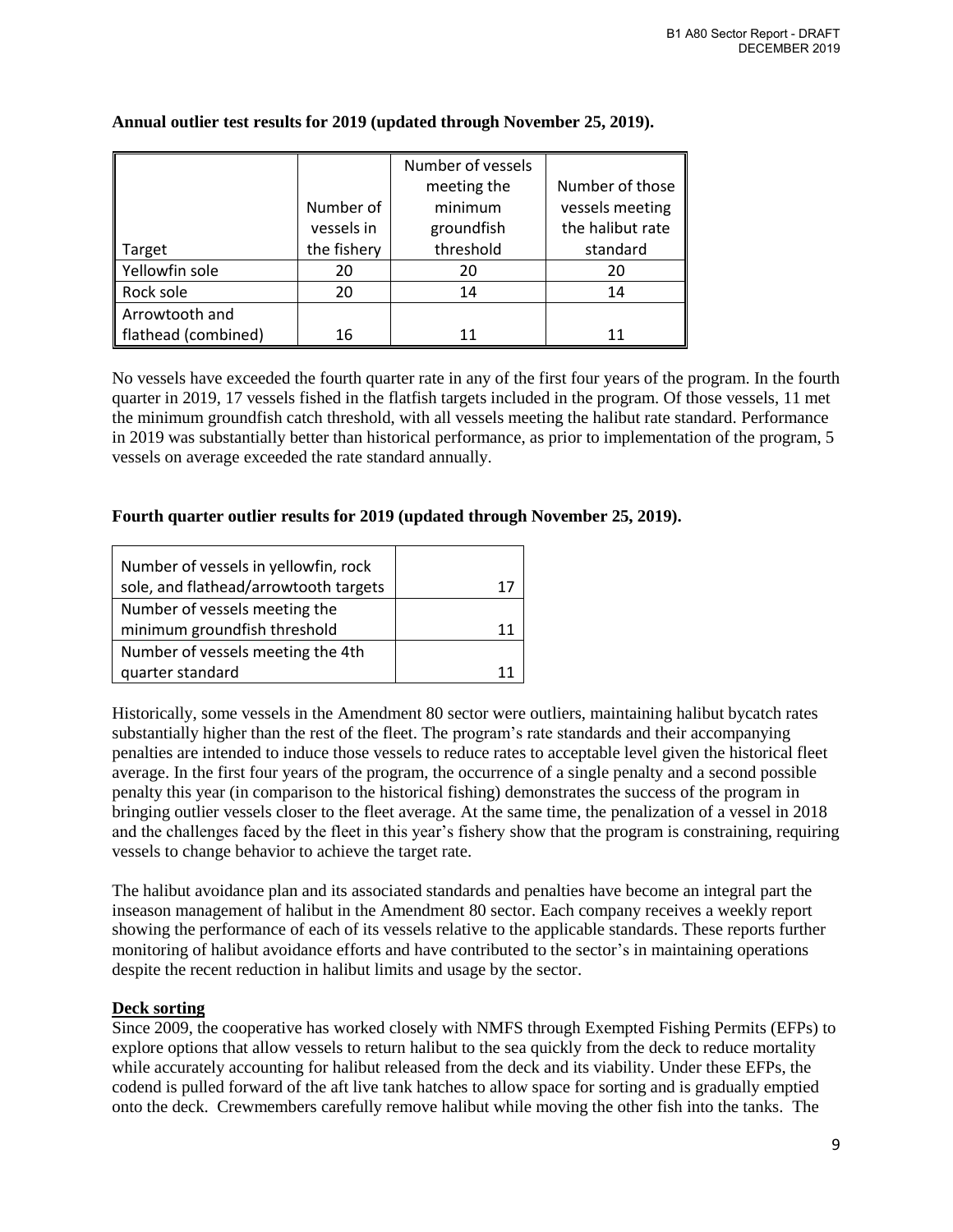halibut are slid or carried to a station/table where the observer on duty is positioned. The observer's table typically leads to a chute used to channel halibut off the vessel after counting and sampling. All observer tables must be pre-approved by NMFS prior to deck sorting and video monitoring is used in all locations where crew activities involving sorting and handling of halibut occur.

The 2019 EFP had the highest level of participation to date. All 22 vessels eligible to participate in the EFP participated this year. A large majority of all catch of eligible vessels was taken in the EFP. Vessels also increasingly used deck sorting in the Atka mackerel and Pacific ocean perch fisheries. Over 284,000 MT of groundfish were harvested in the 2019 EFP, as of November 26, 2019. The average halibut DMR in the 2019 EFP was approximately 49%, compared to the default DMR of 78% or 79% assigned to trawl CP vessels this year, depending on regulatory area.

### *Future Halibut Savings Using Deck Sorting*

In the coming 2020 season, deck sorting will be under regulation, rather than under an EFP. The Alaska Seafood Cooperative believes that achievement of savings of a magnitude similar to that under the EFP is possible under the regulatory program but could be jeopardized by future decisions in implementation of the final rule. To this end, we have two strong suggestions.

First, we strongly recommend continuing the practice of regular meetings between NMFS staff and cooperative staff to discuss issues arising "in-season" under the program. The success of deck sorting EFPs in achieving halibut savings are largely a result of the collaborative efforts of the cooperative, NMFS Fishery Monitoring and Analysis, NMFS Sustainable Fisheries, and NMFS Enforcement. Regular meetings between representatives of each of these groups throughout the EFP allowed us to identify and address problems and unanticipated situations before those problems became unworkable or undermined success of the program. Deck sorting requires substantial communications and interactions between crews and observers, as crews attempt to safely remove halibut from the deck. The implementation of a rule governing this complex system introduces several potential pitfalls. From an industry standpoint, the potential for inadvertent violations is particularly problematic. Captains, mates, deck crew, and processors may participate in deck sorting; and vessel leadership work hard to ensure that all participating crew are aware of and abide by all rules. Continuing the collaborative approach used to implement the EFPs should help alleviate these concerns, prevent inadvertent violation of program protocols, and increase the success of the program in achieving halibut savings. We strongly urge all parties (including the Council) to support continuation of these meetings indefinitely. We would appreciate the Council's endorsement recommending regular in-season communication between NMFS and involved industry continue in some useful for during the regulatory program.

Our second recommendation is that the Council oversee any modifications of the administrative aspects of the program using a process that allows the affected industry, public, and the Council to provide meaningful input into those changes. The final rule recently adopted by NMFS provides substantial flexibility to the agency to modify administration of deck sorting, including limits on sorting time, sampling protocols, and observer practices. This flexibility allows for NMFS to avoid cumbersome rulemaking, effectively streamlining modifications to administrative requirements. Given the years of experience administering deck sorting under the EFPs, the need for using this flexibility should be very minimal. NMFS's final rule states that it intends to bring these matters before the Fishery Monitoring and Analysis Committee when it meets in September. While that committee has done yeomen's work on issues affecting partial observer coverage and electronic monitoring for sectors without full time coverage and one or two full-time observers, very few of its members have been involved in discussions of deck sorting protocols. We appreciate the Council's stated intent to annually review any proposed changes to oversight, observer requirements, or accounting protocols. This oversight should ensure that the program achieves its intended purpose without imposing unreasonable monitoring burdens.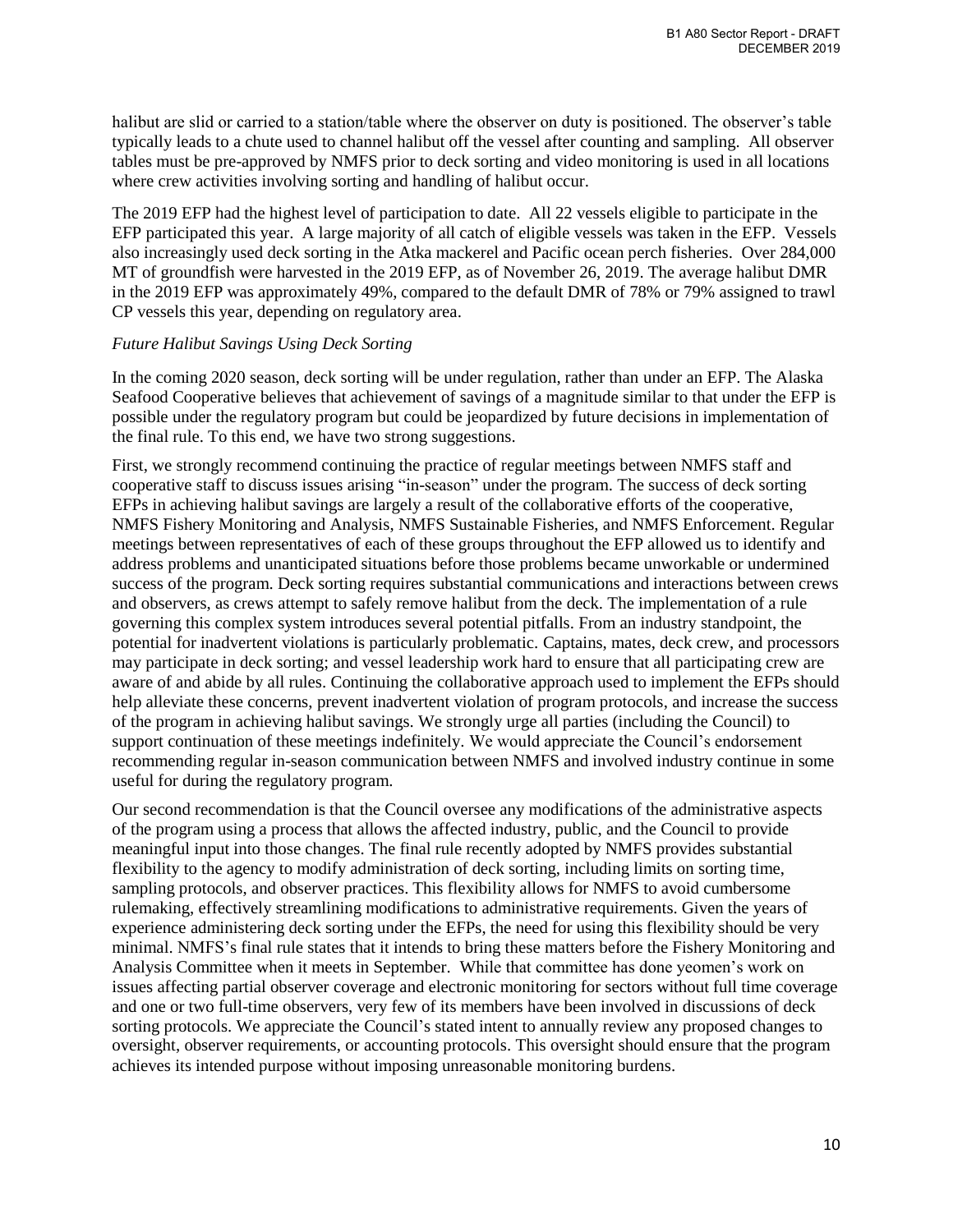While the cooperative understands NMFS preference for this flexible approach to administration of deck sorting, we are concerned with the risks to mortality savings. Given the potential costs in halibut mortality, experimentation with changes that could increase mortality should be avoided.<sup>1</sup> Halibut mortality savings will depend not only on the efforts of the cooperative to reduce that mortality but also in large measure on NMFS willingness to prioritize reducing halibut mortality when considering possible revision of procedures for data collection, observer and sampling protocols, and other administrative aspects of the program.

In summary, we remain convinced that the regulatory program for deck sorting can continue to generate benefits commensurate with its potential and its achievements under the EFP; however, we are also convinced that achieving those benefits depends on both careful oversight of program implementation and thoughtful development of any modifications to the program. Modifications to administrative aspects without regard to their effect on halibut savings will reduce benefits of the program.

# **Overview of the Sector's Halibut Avoidance Performance**

 $\overline{\phantom{a}}$ 

Halibut avoidance performance is subject to a variety of factors in addition to use of halibut avoidance measures. Fishing conditions (including the presence or absence of halibut intermingled with groundfish stocks) often vary across time in unpredictable ways. As a result, halibut bycatch fluctuates within and across years. The Amendment 80 sector's halibut PSC performance improved considerably from 2014 through 2017. In 2018, the cooperative's halibut bycatch pre-mortality and halibut mortality both increased in comparison to 2017. This trend continued into 2019.

Since 2017, captains in the fleet have increasingly found halibut distributed throughout the fishing grounds. Higher water temperatures have resulted in less concentration of flatfish and led vessels to fish further north. In addition, halibut were typically of similar size to target flatfish limiting the effectiveness of excluders. As a result, pre-mortality bycatch climbed in 2018 and again in 2019. Despite these challenges, deck sorting allowed the sector to reduce halibut mortality to approximately 1,450 mt to date. Based on the current number of vessels fishing, year end mortality should remain below 1,500 mt, a level never achieved prior to 2015 (see Table 1).

The 2018 and 2019 results show that deck sorting is critical to achieving halibut bycatch mortality in the sector. Despite relatively high pre-mortality bycatch, the sector has been able to reduce mortality rates (i.e., halibut mortality per mt of groundfish) to levels unattainable prior to 2016. Without deck sorting, the fleet would likely have reached its halibut mortality limit midyear. Deck sorting continues to be the most effective tool for reducing halibut mortality. Maintaining a workable deck sorting program under regulation is critical to the continued success of the fleet in reducing halibut mortality.

 $1$  An example of a potentially costly change is sorting time limits. NMFS currently proposes continuing to allow vessels 35 minutes to sort halibut on deck. Collaborative discussions between the cooperative, NMFS Sustainable Fisheries, and NMFS Fishery Monitoring and Analysis based on several years of experience under the EFP concluded that the 35-minute limit reasonably balances potential halibut savings with the added observer burdens arising under deck sorting. Notwithstanding this collaborative agreement, NMFS rule allows modification of this time limit, including the adoption of vessel specific time limits, without rule making. Some NMFS staff have continued to suggest experimenting with vessel specific limits in the future, in part, as a means of reducing observer workloads. The increase in mortality from limiting the time for deck sorting varies greatly with target fishery and fishing conditions. Vessels will change timing, location, and fishery targets annually with changes in TACs, markets, and fishing conditions (including halibut catch rates). These changes will prevent development of coherent vessel specific limits that are unlikely to reduce halibut mortality. We are very concerned that attempts to tailor time limits to specific vessels will prevent achievement of halibut saving by limiting the flexibility of vessels to use deck sorting as conditions change.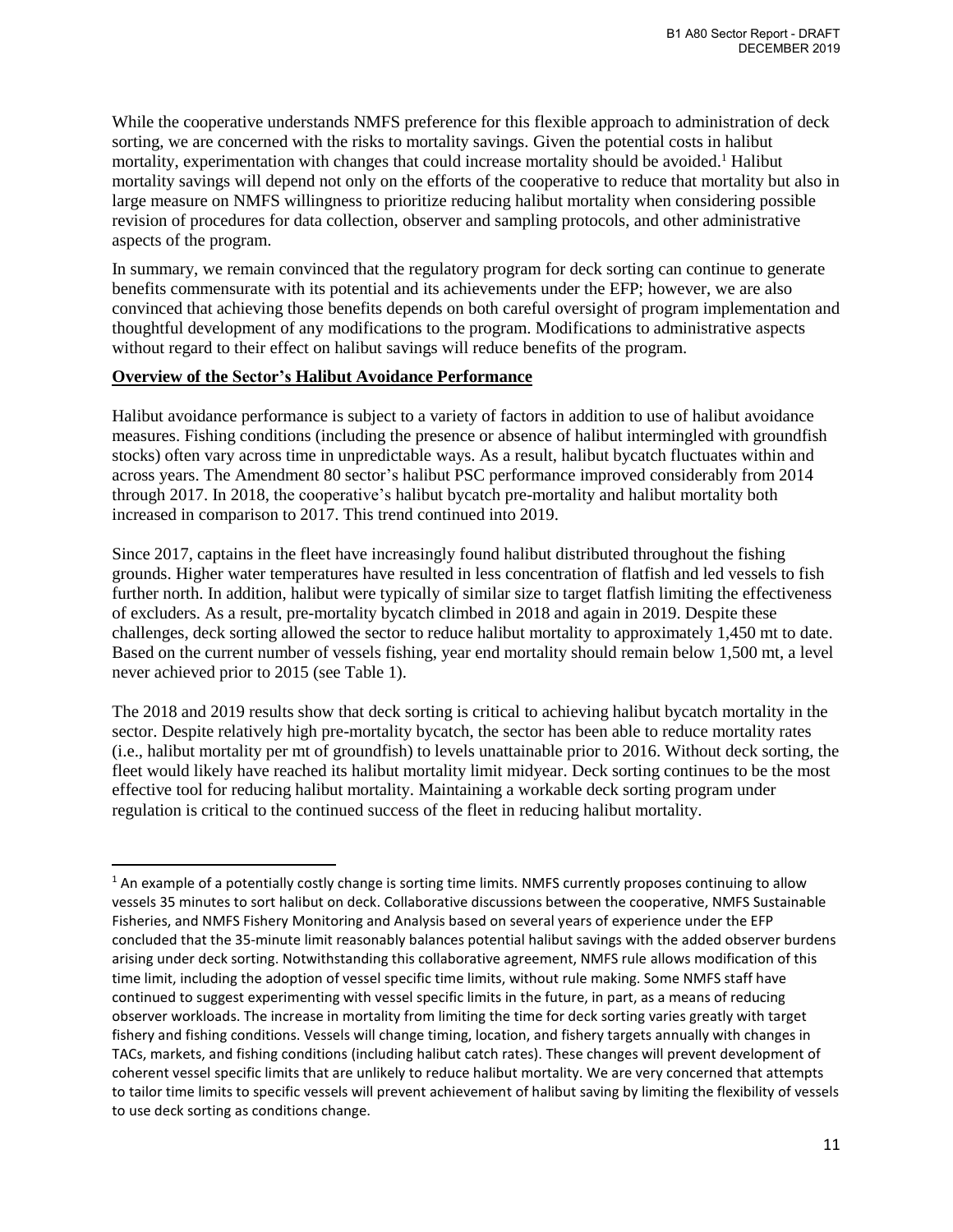| Year | Number of<br><b>Vessels</b> | Total<br>Groundfish | <b>Halibut</b><br>Bycatch Pre-<br>mortality | <b>Halibut</b><br><b>Bycatch Rate</b><br>Pre-Mortality<br>(kq/mt qf) | <b>Halibut</b><br>Mortality | <b>Bycatch Rate</b><br>Halibut Mort.<br>(kg/mt gf) |
|------|-----------------------------|---------------------|---------------------------------------------|----------------------------------------------------------------------|-----------------------------|----------------------------------------------------|
| 2008 | 21                          | 326,994             | 2,471                                       | 7.6                                                                  | 1,925                       | 5.9                                                |
| 2009 | 21                          | 314,700             | 2,591                                       | 8.2                                                                  | 2,092                       | 6.6                                                |
| 2010 | 20                          | 336,280             | 2,633                                       | 7.8                                                                  | 2,284                       | 6.8                                                |
| 2011 | 20                          | 324,681             | 2,277                                       | 7.0                                                                  | 1,811                       | 5.6                                                |
| 2012 | 19                          | 326,930             | 2,469                                       | 7.6                                                                  | 1,945                       | 5.9                                                |
| 2013 | 18                          | 334,521             | 2,678                                       | 8.0                                                                  | 2,168                       | 6.5                                                |
| 2014 | 18                          | 334,978             | 2,668                                       | 8.0                                                                  | 2,179                       | 6.5                                                |
| 2015 | 18                          | 306,422             | 1,719                                       | 5.6                                                                  | 1,633                       | 5.3                                                |
| 2016 | 19                          | 316,676             | 1,965                                       | $6.2$                                                                | 1,412                       | 4.5                                                |
| 2017 | 19                          | 294,034             | 1,974                                       | 6.7                                                                  | 1,169                       | 4.0                                                |
| 2018 | 19                          | 310,806             | 2,550                                       | 8.2                                                                  | 1,343                       | 4.3                                                |
| 2019 | 20                          | 308,922             | 3,031                                       | 9.8                                                                  | 1,450                       | 4.7                                                |

**Amendment 80 halibut mortality in the Bering Sea and Aleutian Islands (2008-2019) as of December 1, 2019.**

Although the halibut PSC limit of the sector applies across all halibut management areas in the Bering Sea and Aleutian Islands, the sector monitors its halibut usage in the three Bering Sea and Aleutian Island halibut management areas to ensure that its bycatch does not disproportionately affect any one area. In the most recent years, the sector's halibut usage in all three areas has been near historical lows. In 2018, halibut mortality was at its second lowest level since implementation of Amendment 80 in all three areas. In 2019, halibut mortality reached historical lows in Areas 4A and 4B, but rose over 100 mt in Area 4CDE (Table 2).

| Amendment 80 sector halibut mortality in Bering Sea and Aleutian Islands halibut management |
|---------------------------------------------------------------------------------------------|
| areas (2008-2019) as of December 1, 2019.                                                   |

| Year | 4A  | 4B  | 4CDE  |
|------|-----|-----|-------|
| 2008 | 332 | 88  | 1,505 |
| 2009 | 498 | 163 | 1,432 |
| 2010 | 295 | 242 | 1,748 |
| 2011 | 264 | 225 | 1,321 |
| 2012 | 298 | 261 | 1,385 |
| 2013 | 295 | 206 | 1,667 |
| 2014 | 151 | 168 | 1,860 |
| 2015 | 127 | 145 | 1,361 |
| 2016 | 83  | 115 | 1,203 |
| 2017 | 100 | 119 | 950   |
| 2018 | 86  | 105 | 1,153 |
| 2019 | 84  | 70  | 1,295 |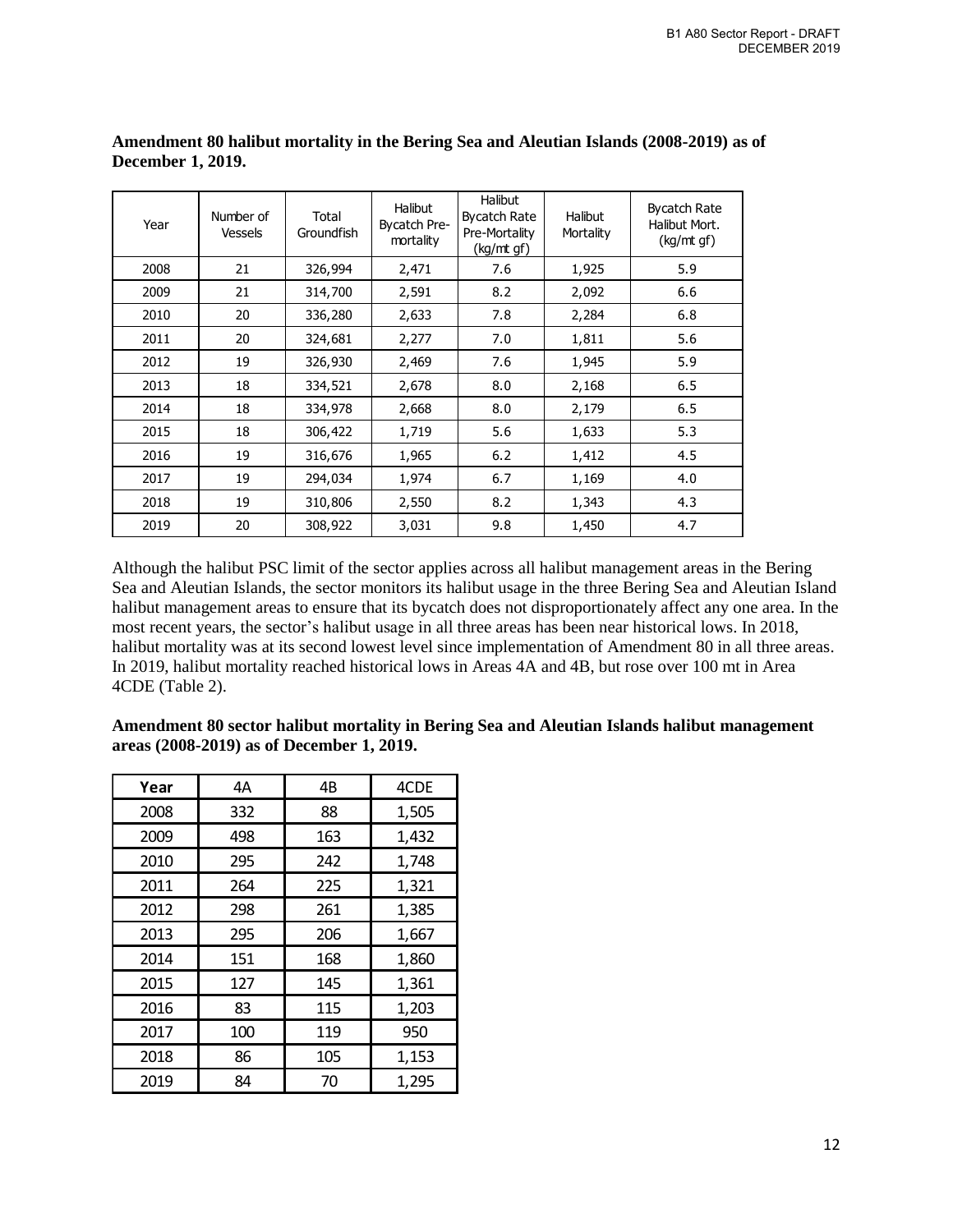Halibut mortality reductions have come at significant expense to the sector. Most vessels have purchased several excluders, as effectiveness of different types and specifications vary with conditions and target species. Some vessels have carried a third observer to reduce factory shutdowns during deck sorting. Fuel expenses rise as vessels move away from areas with unacceptably high bycatch rates. Revenues are also reduced by most halibut avoidance measures as catches of groundfish are relatively low in comparison to the years immediately following implementation of Amendment 80. Excluder use reduces target catches – in some cases by as much as 40%. Fishing time and catches drop with movement away from high bycatch areas and deck time being devoted to sorting halibut.

Evidence of the challenges facing the sector, its efforts to avoid halibut, and the added costs incurred are shown by catch and tow data (see Table 3). In 2019, catcher per vessel has averaged 75 percent of the 2008-2016 average. In addition, the number of tows of 10 mt or less per vessel increased by more almost 70 percent in comparison to vessel average from 2008 to 2016. The decline in catch per vessel and the number of relatively small tows reflect fishing conditions and efforts of vessels to reduce halibut mortality.

| Year | Catch per<br>vessel | Tows per<br>vessel | Tow of less<br>than 10 mt<br>per vessel |
|------|---------------------|--------------------|-----------------------------------------|
| 2008 | 14,030              | 702                | 186                                     |
| 2009 | 14,864              | 654                | 138                                     |
| 2010 | 17,521              | 724                | 117                                     |
| 2011 | 16,177              | 654                | 110                                     |
| 2012 | 16,113              | 639                | 79                                      |
| 2013 | 18,039              | 721                | 107                                     |
| 2014 | 17,125              | 736                | 97                                      |
| 2015 | 15,924              | 790                | 147                                     |
| 2016 | 15,899              | 853                | 165                                     |
| 2017 | 17,019              | 765                | 145                                     |
| 2018 | 12,657              | 838                | 190                                     |
| 2019 | 11,974              | 830                | 216                                     |

**Table 3. Catch and tows per vessel (2008-2019) as of December 1, 2019.**

# **Conclusion**

Amendment 80 sector members rely on multiple tools to reduce halibut PSC. Effectiveness of different tools varies with fishing conditions. As a result, the sector's members change halibut PSC reduction methods with changes in conditions. At times, safety concerns may prevent the use of deck sorting in stormy weather, requiring vessels to rely more heavily on excluders. Despite these challenges, the sector has achieved substantial reductions in halibut PSC through its persistent efforts.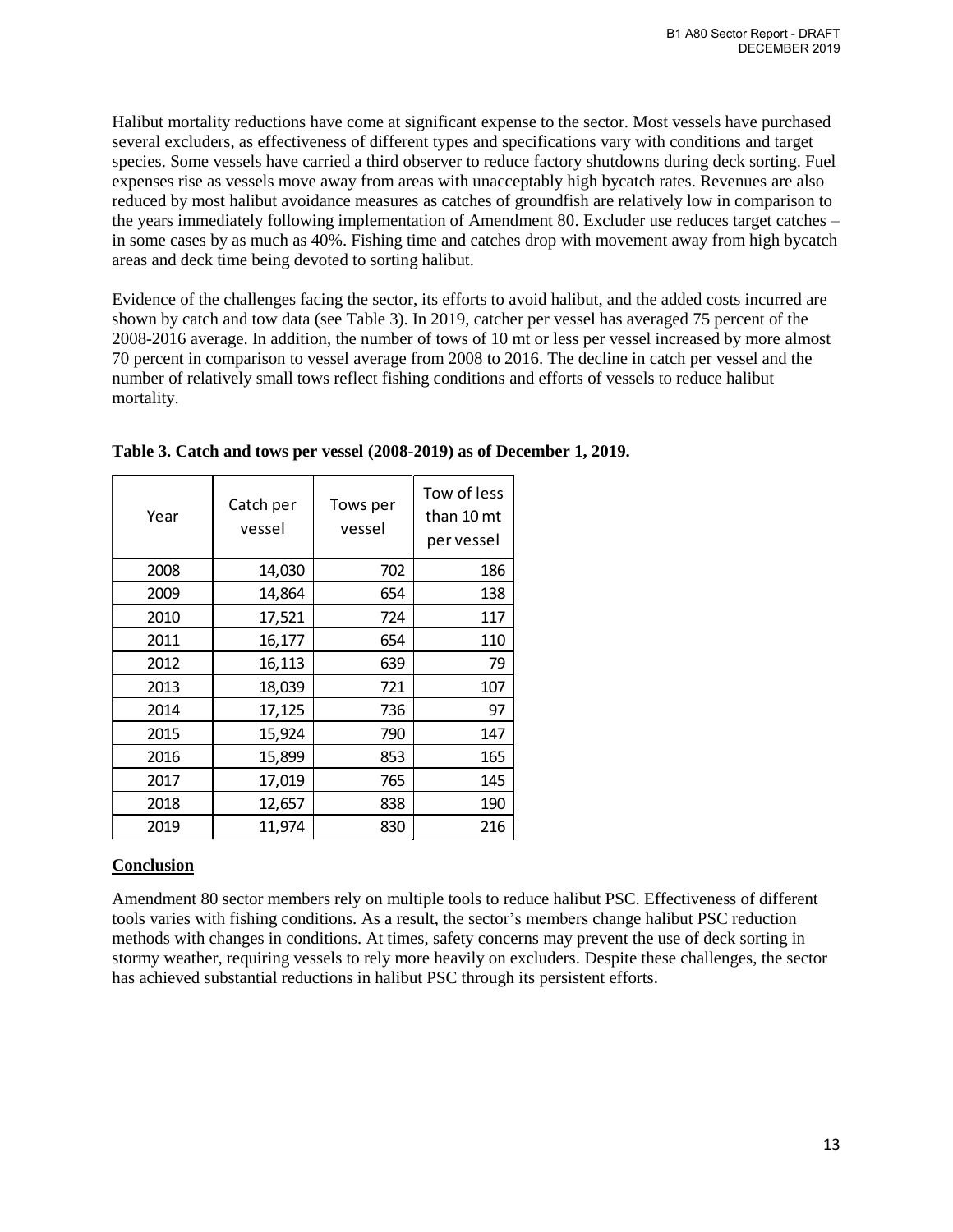# **Amendment 80 Sector's Halibut Bycatch Rules**

(Adopted by all sector members in 2015)

In order reduce bycatch to allow for a substantial increase in the directed halibut fishery catch limit in Area 4CDE from the IPHC staff's preliminary blue line advice, the members of the Alaska Seafood Cooperative (AKSC) agree to the following terms:

**Notice of entry to/exit from the BSAI fisheries -** Each vessel will notify both Seastate and the other fishery participants on entry to or exit from the Bering Sea and Aleutian Islands fisheries to facilitate communication.

**On grounds communication among captains –** Captains will communicate on the grounds concerning halibut bycatch rates. On grounds communication provides the most up to date and complete information concerning halibut avoidance – includes discussions of:

- 1) prevailing bycatch rates and changes in those rates,
- 2) catch rates of halibut (particularly in the 4CDE accounting area),
- 3) effectiveness of deck sorting in the different target fisheries under various conditions and bycatch levels,
- 4) effectiveness of excluders in the different target fisheries under various conditions and bycatch levels, and
- 5) any factor that may be relevant to bycatch rates and bycatch rates, including the effects on halibut rates and halibut rates of:
	- a. time of day
	- b. fishing depth
	- c. water temperature
	- d. areas of halibut concentrations
	- e. excluder performance (including type and mesh size)
	- f. effects of any gear modifications.

**Test tows –** When appropriate, vessels will use smaller test tows to ensure that halibut rate is acceptable prior to fishing an area.

**Attention to Haul Composition –**Wheelhouse personnel will give increased attention to haul composition by watching the bag dump and assessing the halibut bycatch rate and halibut O26 bycatch rate and to increase communication with deck crew concerning halibut bycatch (and halibut O26 bycatch) trends.

**Excluder Use –** The use of excluders is encouraged. Since excluders may have limited benefits (and sometimes increase bycatch) in the high volume, low bycatch periods, vessels are also encouraged to share information concerning the effectiveness of excluders when fishing different areas and under different conditions.

**Seastate Reporting –** Seastate is commissioned to develop bycatch charts on a regular basis that display the halibut bycatch rates in the fisheries. These charts will show halibut bycatch by target fishery.